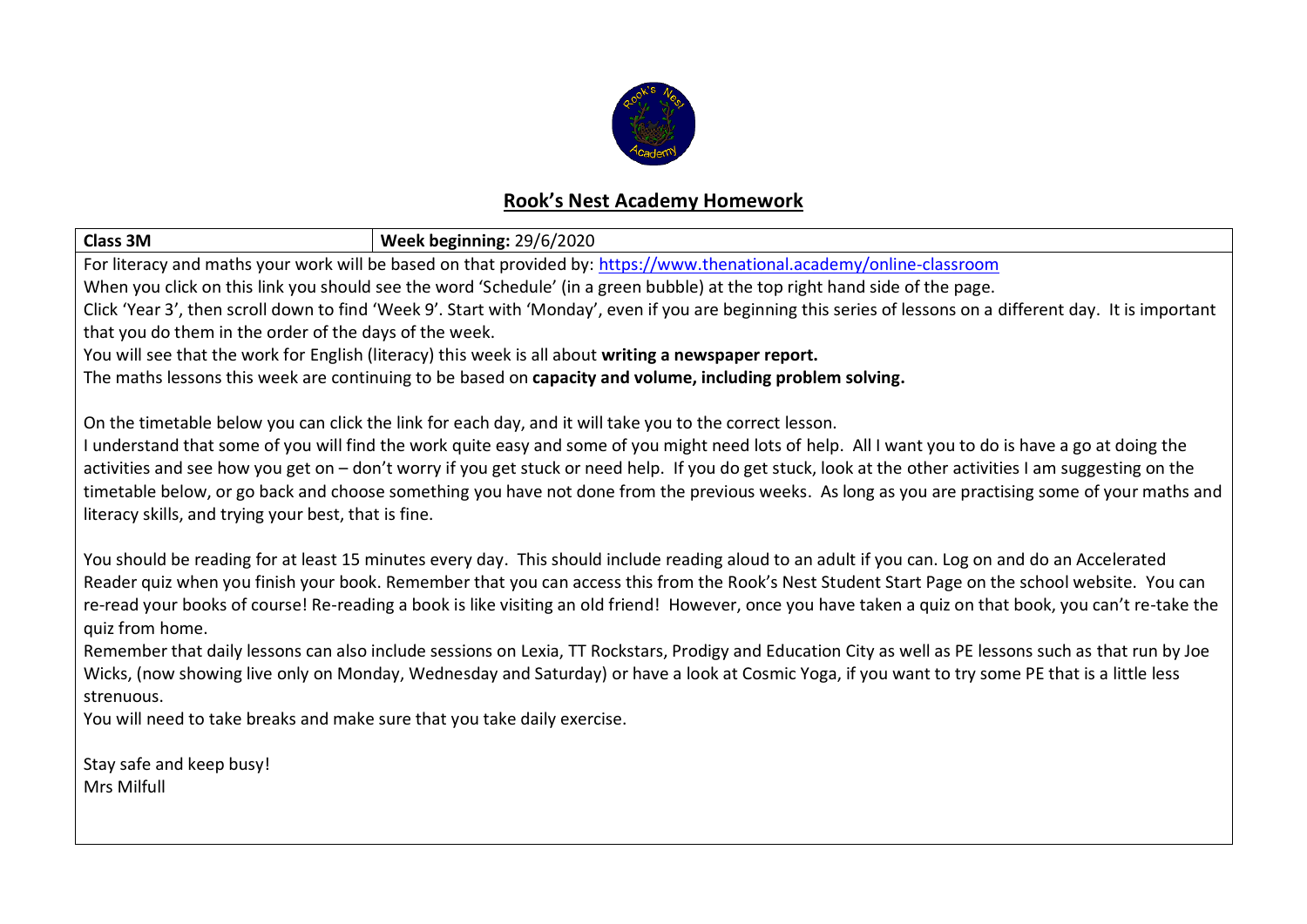|           | Literacy / English   | <b>Mathematics</b>   | <b>Other activities</b>                                                                                                                                                                                                      |
|-----------|----------------------|----------------------|------------------------------------------------------------------------------------------------------------------------------------------------------------------------------------------------------------------------------|
| Monday    | https://classroom.th | https://classroom.th | Science:                                                                                                                                                                                                                     |
|           | enational.academy/l  | enational.academy/l  | TOPIC - Plants: This is the third lesson in the series of lessons on plants, and is about the different parts of                                                                                                             |
|           | essons/reading-      | essons/compare-      | a flower. You will be using the correct scientific vocabulary to name the different parts. If you have not                                                                                                                   |
|           | comprehension        | capacity-and-volume  | tried out these science lessons before, go back to the first lesson, which was about investigating the                                                                                                                       |
|           |                      |                      | conditions a plant needs to grow, and work from there.<br>https://classroom.thenational.academy/lessons/plants-what-are-the-parts-and-functions-of-a-                                                                        |
| Tuesday   | https://classroom.th | https://classroom.th | flower                                                                                                                                                                                                                       |
|           | enational.academy/l  | enational.academy/l  |                                                                                                                                                                                                                              |
|           | essons/reading-      | essons/ordering-     | French:                                                                                                                                                                                                                      |
|           | comprehension-       | capacity-and-volume  | This week your song is called 'Les Mois de l'Annee', which means 'the months of the year'. It tells you the                                                                                                                  |
|           | 5f6674               |                      | French words for the months, and that 'C'est les douze mois dans l'année' (It's the twelve months of the                                                                                                                     |
|           |                      |                      | year).                                                                                                                                                                                                                       |
| Wednesday | https://classroom.th | https://classroom.th | https://www.youtube.com/watch?v=7_u2SigckNQ&list=PLytj_snuGea6G9pj9Rf5OBsVettCTdUV1                                                                                                                                          |
|           | enational.academy/l  | enational.academy/l  | &index=6&t=0s                                                                                                                                                                                                                |
|           | essons/read-the-     | essons/add-and-      |                                                                                                                                                                                                                              |
|           | example-and-         | subtract-capacity-   | Super Movers Times Tables Mash Up: Lots of questions asked by Bartley Bluebird and Wolfie Wolf. I knew                                                                                                                       |
|           | identify-the-key-    | and-volume           | all the answers. I hope you do too!                                                                                                                                                                                          |
|           | features             |                      | https://www.bbc.co.uk/teach/supermovers/ks2-maths-the-times-tables-mash-up-with-bartley-                                                                                                                                     |
| Thursday  | https://classroom.th | https://classroom.th | bluebird-wolfie-wolf/zk4hd6f                                                                                                                                                                                                 |
|           | enational.academy/l  | enational.academy/l  | PE: Points accumulator                                                                                                                                                                                                       |
|           | essons/key-feature-  | essons/solve-        | Who in your family can score the most points? Look at the card on the next page. You will see that each of                                                                                                                   |
|           | spag-focus           | problems-involving-  | the activities is worth a number of points. You need to do 30 seconds of each of the activities you choose.                                                                                                                  |
|           |                      | capacity-and-volume  | You can choose any number of activities. Choose the activities you want to do and count up your points.                                                                                                                      |
|           |                      |                      | Aim for at least 20 points for each session of activity that you do (e.g. one per day).                                                                                                                                      |
| Friday    | https://classroom.th | https://classroom.th |                                                                                                                                                                                                                              |
|           | enational.academy/l  | enational.academy/l  | <b>Art: Portraits</b>                                                                                                                                                                                                        |
|           | essons/to-use-key-   | essons/solve-        | We had a go at drawing a self-portrait way back in September. We took a photo of ourselves in a particular                                                                                                                   |
|           | features-in-order-   | problems-involving-  | mood and tried to reproduce it using pencils. I wonder if your artist skills have changed since then? Have a<br>go at drawing a self-portrait. Don't worry if you only have one pencil - you can press on heavily or lightly |
|           | to-write-own-        | capacity-and-volume  | to get different shades. You can take a photo first if you want - it might be easier to copy than looking in a                                                                                                               |
|           | composition-2042b6   |                      | mirror. Perhaps you could also draw a portrait someone in your family.                                                                                                                                                       |
|           |                      |                      |                                                                                                                                                                                                                              |
|           |                      |                      | Remember - I would love to see any of the work you are doing! Some of you have sent me some great                                                                                                                            |
|           |                      |                      | work - especially of your potato prints and Lego models. I also enjoyed seeing the Guide Dogs work from                                                                                                                      |
|           |                      |                      | before the holidays, too. Well done to those of you who are keeping up with Lexia, Times Table Rockstars,                                                                                                                    |
|           |                      |                      | Prodigy and Education City. Some of you have made some really good progress - well done. Please send a                                                                                                                       |
|           |                      |                      | photo of any completed work to: headteacher@rooksnest.wakefield.sch.uk                                                                                                                                                       |